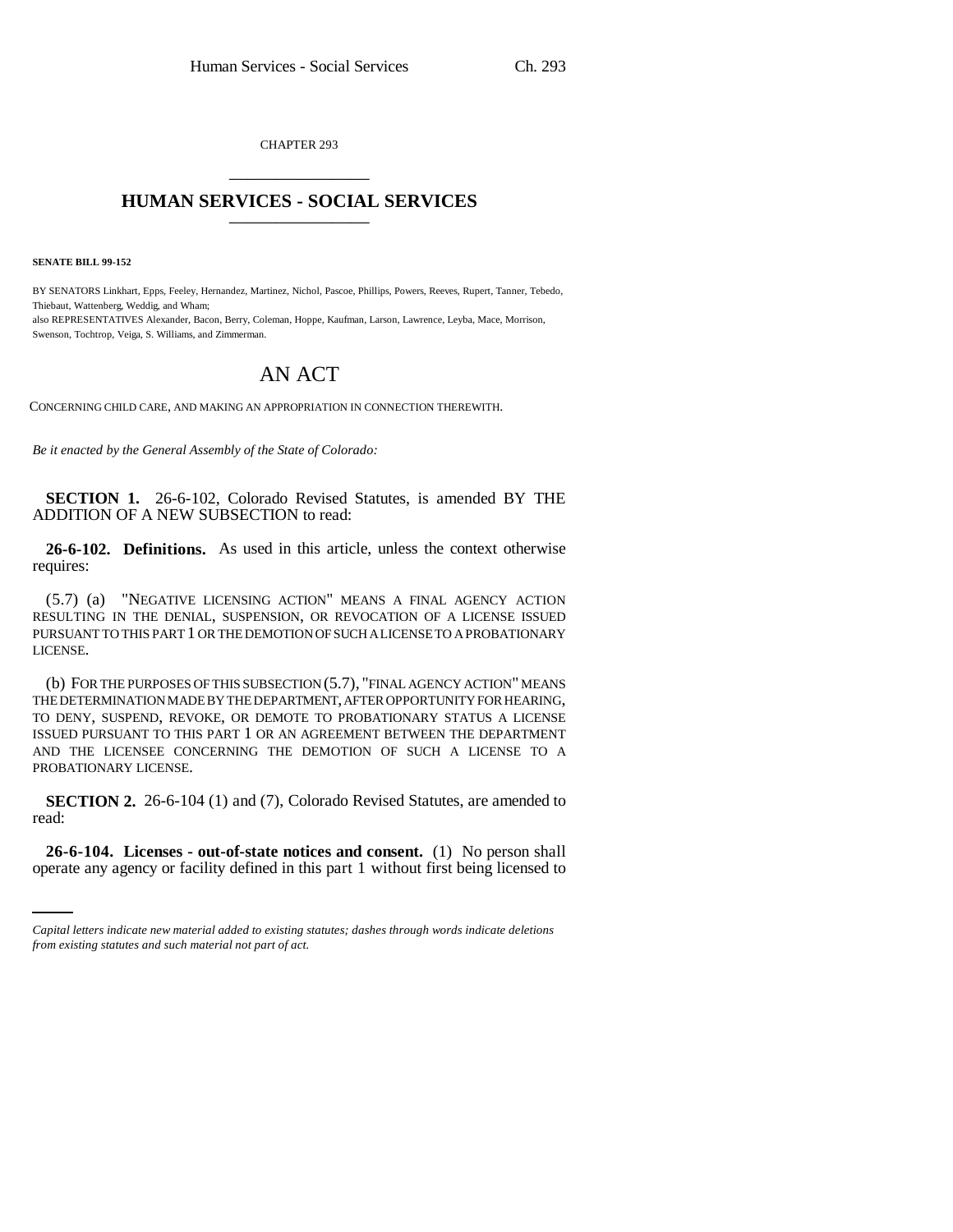operate or maintain such agency or facility by the department and paying the fee prescribed therefor. Such license issued by the department shall be permanent unless otherwise revoked or suspended pursuant to section 26-6-108. A person operating a foster care home shall not obtain a license if such person holds a certificate to operate such home from any county department or a child placement agency licensed under the provisions of this part 1. Said certificate shall be in such form as prescribed and provided by the department, shall certify that such person is a suitable person to operate a home, and shall contain such information as the department requires. THE STATE BOARD OF HUMAN SERVICES SHALL PROMULGATE RULES REQUIRING THE RECERTIFICATION OF FOSTER CARE HOMES EVERY THREE YEARS AND THE PROCEDURAL REQUIREMENTS ASSOCIATED WITH SUCH RECERTIFICATION. A placement agency issuing or renewing any such certificate shall transmit a copy or report thereof to the department. No foster care home shall be certified by more than one placement agency or county department. A foster care home, when certified by a placement agency or county department, may receive for care a child from sources other than the certifying agency or county department upon the written consent and approval of the agency or county department as to each such child. All such certificates shall be considered licenses for the purpose of this part 1, INCLUDING BUT NOT LIMITED TO THE INVESTIGATION AND CRIMINAL BACKGROUND CHECKS REQUIRED UNDER SECTION 26-6-107.

(7) (a) (I) No license or certificate to operate a family child care home, a foster care home, a child care center, a residential child care facility, a secure residential child care facility, or a child placement agency shall be issued by the department, a county department, or a child placement agency licensed under the provisions of this part 1 if the person applying for such a license or certificate has been convicted of:

(A) Felony child abuse, as specified in section 18-6-401, C.R.S.;

(B) A CRIME OF VIOLENCE, AS DEFINED IN SECTION 16-11-309, C.R.S.;

(C) or any unlawful sexual offense, as defined in section  $18-3-411(1)$ , C.R.S. ANY FELONY OFFENSES INVOLVING UNLAWFUL SEXUAL BEHAVIOR, AS DEFINED IN SECTION 18-3-412.5, C.R.S.;

(D) ANY FELONY, THE UNDERLYING FACTUAL BASIS OF WHICH HAS BEEN FOUND BY THE COURT ON THE RECORD TO INCLUDE AN ACT OF DOMESTIC VIOLENCE, AS DEFINED IN SECTION 18-6-800.3, C.R.S.;

(E) ANY FELONY OFFENSE IN ANY OTHER STATE, THE ELEMENTS OF WHICH ARE SUBSTANTIALLY SIMILAR TO THE ELEMENTS OF ANY ONE OF THE OFFENSES DESCRIBED IN SUB-SUBPARAGRAPHS (A) TO (D) OF THIS SUBPARAGRAPH (I).

(II) FOR PURPOSES OF THIS PARAGRAPH (a), "CONVICTED" MEANS A CONVICTION BY A JURY OR BY A COURT AND SHALL ALSO INCLUDE A DEFERRED JUDGMENT AND SENTENCE AGREEMENT, A DEFERRED PROSECUTION AGREEMENT, A DEFERRED ADJUDICATION AGREEMENT, AN ADJUDICATION, AND A PLEA OF GUILTY OR NOLO CONTENDERE.

(b) THE CONVICTIONS IDENTIFIED IN PARAGRAPH (a) OF THIS SUBSECTION (7) SHALL BE DETERMINED according to the records of the Colorado bureau of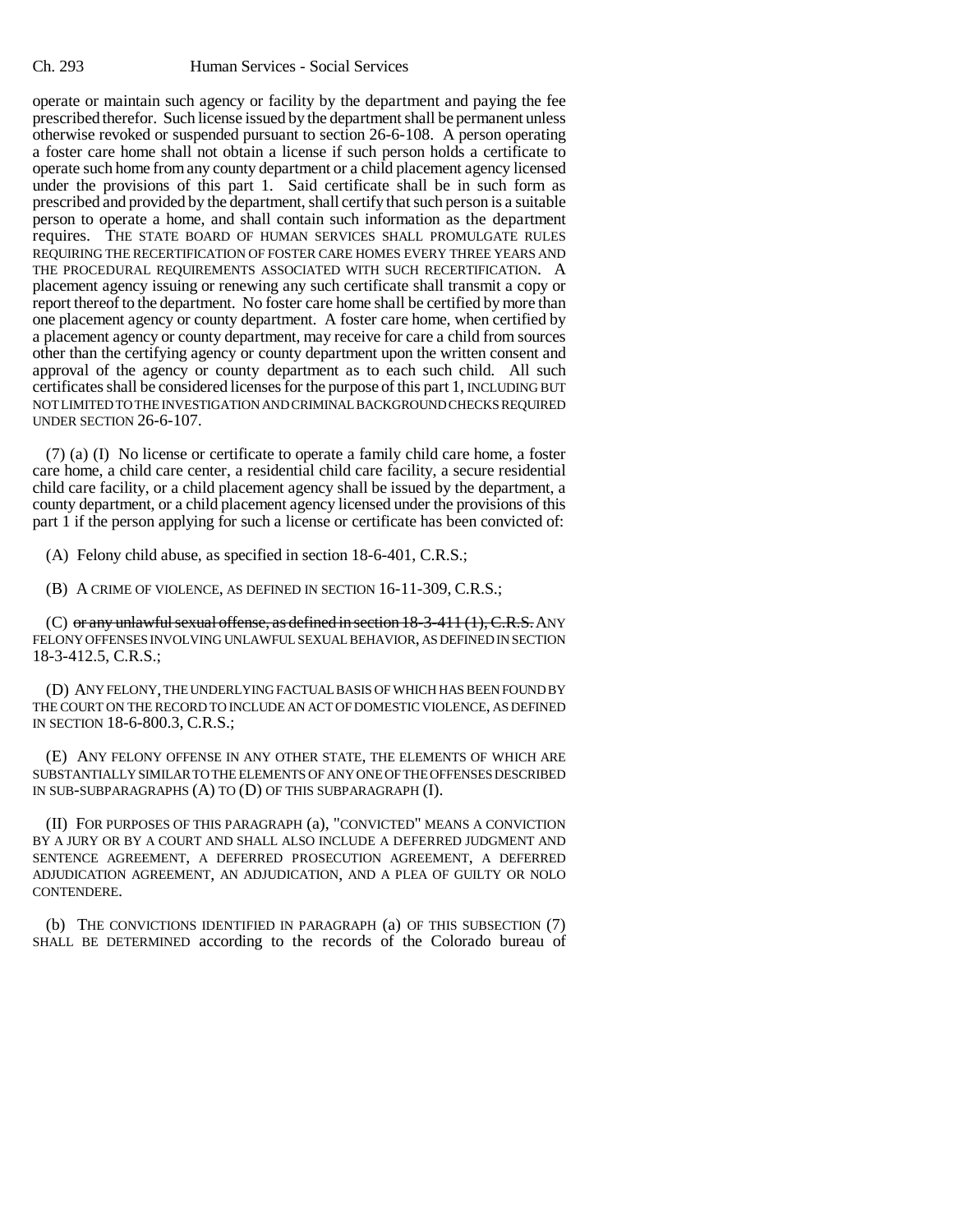investigation or any other source. or has entered into a deferred judgment agreement or a deferred prosecution agreement to felony child abuse, as specified in section 18-6-401, C.R.S., or any unlawful sexual offense, as defined in section 18-3-411 (1), C.R.S. A certified copy of the judgment of a court of competent jurisdiction of such conviction, deferred judgment AND SENTENCE agreement, or deferred prosecution agreement, OR DEFERRED ADJUDICATION AGREEMENT shall be prima facie evidence of such conviction or agreement. No license or certificate to operate a family child care home, a foster care home, a child care center, a residential child care facility, a secure residential child care facility, or a child placement agency shall be issued if the department has a certified court order from another state indicating that the person applying for such a license or certificate has been convicted of felony child abuse or any unlawful sexual offense against a child under a law of any other state or the United States or the department has a certified court order from another state that the person applying for the license or certificate has entered into a deferred judgment or deferred prosecution agreement in another state as to felony child abuse or any sexual offense against a child.

**SECTION 3.** 26-6-105 (4), Colorado Revised Statutes, is amended to read:

**26-6-105. Fees - when original applications and reapplications for licensure are required - creation of child care licensing cash fund.** (4) All fees collected pursuant to this section shall be transmitted to the state treasurer, who shall credit the same to the child care licensing cash fund, which is hereby created. The general assembly shall make annual appropriations from the child care licensing cash fund for expenditures incurred by the department in the performance of its duties under this part 1. ALL INTEREST DERIVED FROM THE DEPOSIT AND INVESTMENT OF MONEYS IN THE FUND SHALL BE CREDITED TO THE FUND. AT THE END OF ANY FISCAL YEAR, ALL UNEXPENDED AND UNENCUMBERED MONEYS IN THE FUND SHALL REMAIN THEREIN AND SHALL NOT BE CREDITED OR TRANSFERRED TO THE GENERAL FUND OR ANY OTHER FUND.

**SECTION 4.** Part 1 of article 6 of title 26, Colorado Revised Statutes, is amended BY THE ADDITION OF A NEW SECTION to read:

**26-6-105.5. Application forms - criminal sanctions for perjury.** (1) (a) (I) ALL APPLICATIONS FOR THE LICENSURE OF A CHILD CARE FACILITY OR THE CERTIFICATION OF A FOSTER CARE HOME PURSUANT TO THIS PART 1 SHALL INCLUDE THE NOTICE TO THE APPLICANT THAT IS SET FORTH IN PARAGRAPH (b) OF THIS SUBSECTION  $(1)$ .

(II) EVERY APPLICATION USED IN THE STATE OF COLORADO FOR EMPLOYMENT WITH A CHILD CARE PROVIDER OR FACILITY SHALL INCLUDE THE NOTICE TO THE APPLICANT THAT IS SET FORTH IN PARAGRAPH (b) OF THIS SUBSECTION (1).

(b) EACH APPLICATION DESCRIBED IN PARAGRAPH (a) OF THIS SUBSECTION (1) SHALL CONTAIN THE FOLLOWING NOTICE TO THE APPLICANT:

"ANY APPLICANT WHO KNOWINGLY OR WILLFULLY MAKES A FALSE STATEMENT OF ANY MATERIAL FACT OR THING IN THIS APPLICATION IS GUILTY OF PERJURY IN THE SECOND DEGREE AS DEFINED IN SECTION 18-8-503, COLORADO REVISED STATUTES, AND, UPON CONVICTION THEREOF, SHALL BE PUNISHED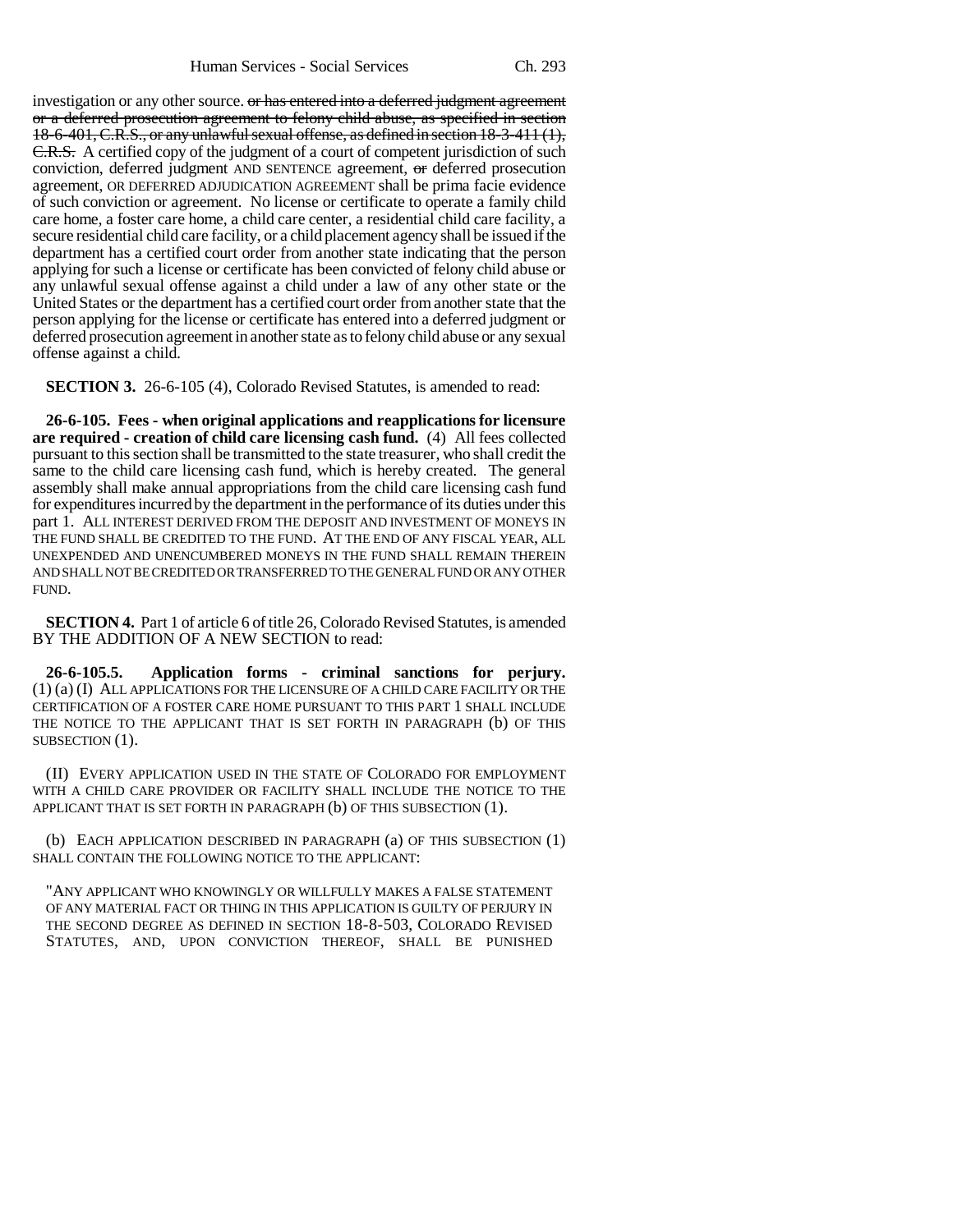## ACCORDINGLY."

(2) ANY PERSON APPLYING FOR THE LICENSURE OF A CHILD CARE FACILITY OR THE CERTIFICATION OF A FOSTER CARE HOME PURSUANT TO THIS PART 1 OR ANY PERSON APPLYING TO WORK AT SUCH A FACILITY AS AN EMPLOYEE WHO KNOWINGLY OR WILLFULLY MAKES A FALSE STATEMENT OF ANY MATERIAL FACT OR THING IN THE APPLICATION IS GUILTY OF PERJURY IN THE SECOND DEGREE AS DEFINED IN SECTION 18-8-503, C.R.S., AND, UPON CONVICTION THEREOF, SHALL BE PUNISHED ACCORDINGLY.

**SECTION 5.** 26-6-107 (1) (a) (I) and (1) (b), Colorado Revised Statutes, are amended to read:

**26-6-107. Investigations and inspections - local authority - reports.** (1) (a) (I) The department shall investigate and pass on each original application for a license, and each application for a permanent license following the issuance of a probationary or provisional license, to operate a facility or an agency prior to granting such license. As part of such investigation, the department shall require each applicant, owner, employee, newly hired employee, licensee, and any adult who resides in the licensed facility to obtain a criminal record check by reviewing any record that shall be used to assist the department in ascertaining whether the person being investigated has been convicted of any of the following: Child abuse, as specified in section 18-6-401, C.R.S.; an unlawful sexual offense, as defined in section 18-3-411 (1), C.R.S.; or a CRIMINAL OFFENSES SPECIFIED IN SECTION 26-6-104 (7) OR ANY OTHER felony. The state board of human services shall promulgate rules that define and identify what the criminal background check shall entail. including but not limited to identifying those circumstances in which fingerprinting shall be required. SUCH RULES SHALL ALLOW AN EXEMPTION FROM THE CRIMINAL BACKGROUND INVESTIGATION FOR THOSE EMPLOYEES WORKING AT A CHILDREN RESIDENT CAMP IN A TEMPORARY CAPACITY FOR LESS THAN NINETY DAYS. EACH PERSON SO EXEMPTED FROM FINGERPRINTING SHALL SIGN A STATEMENT THAT AFFIRMATIVELY STATES THAT HE OR SHE HAS NOT BEEN CONVICTED OF ANY CHARGE OF CHILD ABUSE, UNLAWFUL SEXUAL OFFENSE, OR ANY FELONY. PROSPECTIVE EMPLOYERS OF SUCH EXEMPTED PERSONS SHALL CONDUCT REFERENCE CHECKS OF THE PROSPECTIVE EMPLOYEES IN ORDER TO VERIFY PREVIOUS WORK HISTORY AND SHALL CONDUCT PERSONAL INTERVIEWS WITH EACH SUCH PROSPECTIVE EMPLOYEE. THE RULES SHALL REQUIRE THE CRIMINAL BACKGROUND CHECK IN ALL OTHER CIRCUMSTANCES TO INCLUDE A FINGERPRINT CHECK THROUGH THE COLORADO BUREAU OF INVESTIGATION. As part of said investigation, the state central registry of child protection shall be accessed to determine whether the owner, applicant, employee, newly hired employee, licensee, or individual who resides in the licensed facility being investigated is the subject of a report of known or suspected child abuse. PURSUANT TO SECTION 19-1-307 (2) (j), C.R.S., INFORMATION SHALL BE MADE AVAILABLE IF A PERSON'S NAME IS ON THE CENTRAL REGISTRY OF CHILD PROTECTION, OR HAS BEEN DESIGNATED AS "STATUS PENDING" PURSUANT TO SECTION 19-3-313, C.R.S. Any change in ownership of a licensed facility or the addition of a new resident adult or newly hired employee to the licensed facility shall require a new investigation as provided for in this section. The state board of human services shall promulgate rules and regulations to implement this subparagraph (I).

(b) (I) When the department, county department, or child placement agency is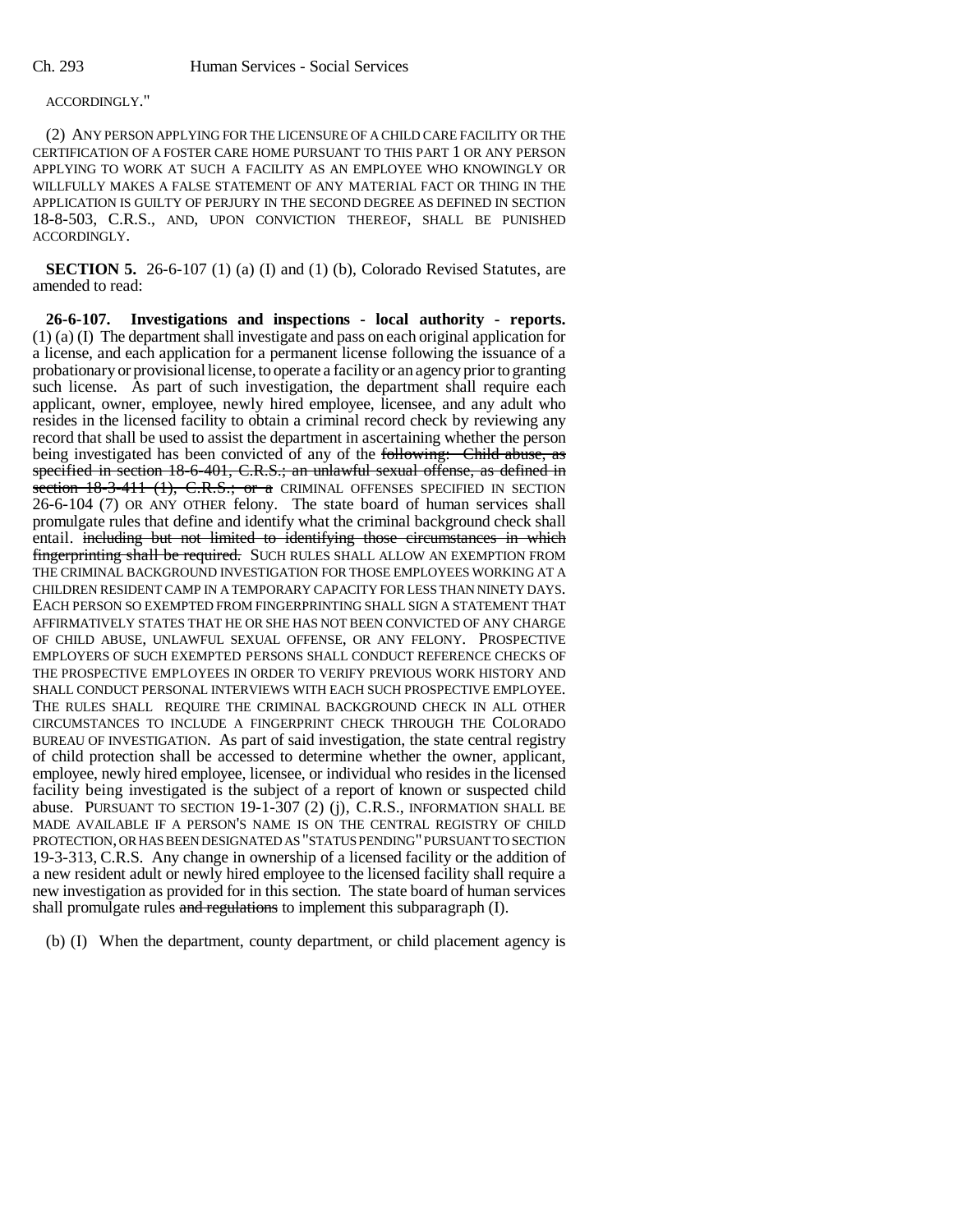satisfied that the applicant or licensee is competent and will operate adequate facilities to care for children under the requirements of this part 1 and that standards are being met and will be complied with, it shall issue the license for which applied. The department shall inspect or cause to be inspected the facilities to be operated by an applicant for an original license before the license is granted and shall thereafter inspect or cause to be inspected the facilities of all licensees that, during the period of licensure, have been found to be the subject of complaints or to be out of compliance with the standards set forth in section 26-6-106 and the rules of the department or that otherwise appear to be placing children at risk. The department may make such other inspections as it deems necessary to ensure that the requirements of this article are being met and that the health, safety, and welfare of the children being placed are protected. The STATE board shall adopt rules CONCERNING THE ON-SITE PUBLIC AVAILABILITY OF THE MOST RECENT INSPECTION REPORT RESULTS OF CHILD CARE CENTER FACILITIES AND FAMILY CHILD CARE HOME FACILITIES, WHEN REQUESTED. THE STATE BOARD SHALL ALSO ADOPT RULES concerning a requirement that child care CENTER FACILITIES AND FAMILY CHILD CARE HOME facilities post the license and the on-site public availability of the results of the most recent inspection report THEIR LICENSES, WHICH RULES SHALL REQUIRE THAT EACH SUCH FACILITY DISPLAY ITS LICENSE IN A PROMINENT AND CONSPICUOUS LOCATION AT ALL TIMES DURING OPERATIONAL HOURS OF THE FACILITY.

(II) IF, AS A RESULT OF AN INSPECTION OF A LICENSED CHILD CARE CENTER FACILITY OR FAMILY CHILD CARE HOME FACILITY, THE DEPARTMENT DETERMINES THAT THERE WERE NO SERIOUS VIOLATIONS OF ANY OF THE STANDARDS PRESCRIBED AND PUBLISHED BY THE DEPARTMENT OR ANY OF THE PROVISIONS OF THIS PART 1, WITHIN TWENTY DAYS AFTER COMPLETING THE INSPECTION THE DEPARTMENT SHALL SEND A WRITTEN NOTICE TO SUCH FACILITY INDICATING SUCH FACT. WITHIN TEN DAYS AFTER RECEIPT OF SUCH WRITTEN NOTICE, THE LICENSEE SHALL PROVIDE A COPY OF THE WRITTEN NOTICE TO THE PARENTS AND LEGAL GUARDIANS OF THE CHILDREN CARED FOR AT THE CHILD CARE CENTER FACILITY OR FAMILY CHILD CARE HOME FACILITY.

**SECTION 6.** 26-6-107 (1), Colorado Revised Statutes, is amended BY THE ADDITION OF A NEW PARAGRAPH to read:

**26-6-107. Investigations and inspections - local authority - reports.** (1) (a.5) AN APPLICANT FOR CERTIFICATION AS A FOSTER CARE HOME SHALL PROVIDE THE CHILD PLACEMENT AGENCY OR THE DEPARTMENT OF SOCIAL SERVICES FROM WHOM THE CERTIFICATION IS SOUGHT WITH A LIST OF ALL THE PRIOR CHILD PLACEMENT AGENCIES AND COUNTY DEPARTMENTS OF SOCIAL SERVICES THAT HAD PREVIOUSLY CERTIFIED THE APPLICANT. A CHILD PLACEMENT AGENCY OR COUNTY DEPARTMENT OF SOCIAL SERVICES FROM WHOM THE CERTIFICATION IS SOUGHT SHALL CONDUCT A REFERENCE CHECK OF THE APPLICANT BY CONTACTING ALL OF THE CHILD PLACEMENT AGENCIES AND COUNTY DEPARTMENTS OF SOCIAL SERVICES IDENTIFIED BY THE APPLICANT BEFORE ISSUING THE CERTIFICATION FOR THAT FOSTER CARE HOME.

**SECTION 7.** The introductory portion to 26-6-108 (2) and 26-6-108 (2) (c) and (2.5), Colorado Revised Statutes, are amended, and the said 26-6-108 is further amended BY THE ADDITION OF THE FOLLOWING NEW SUBSECTIONS, to read: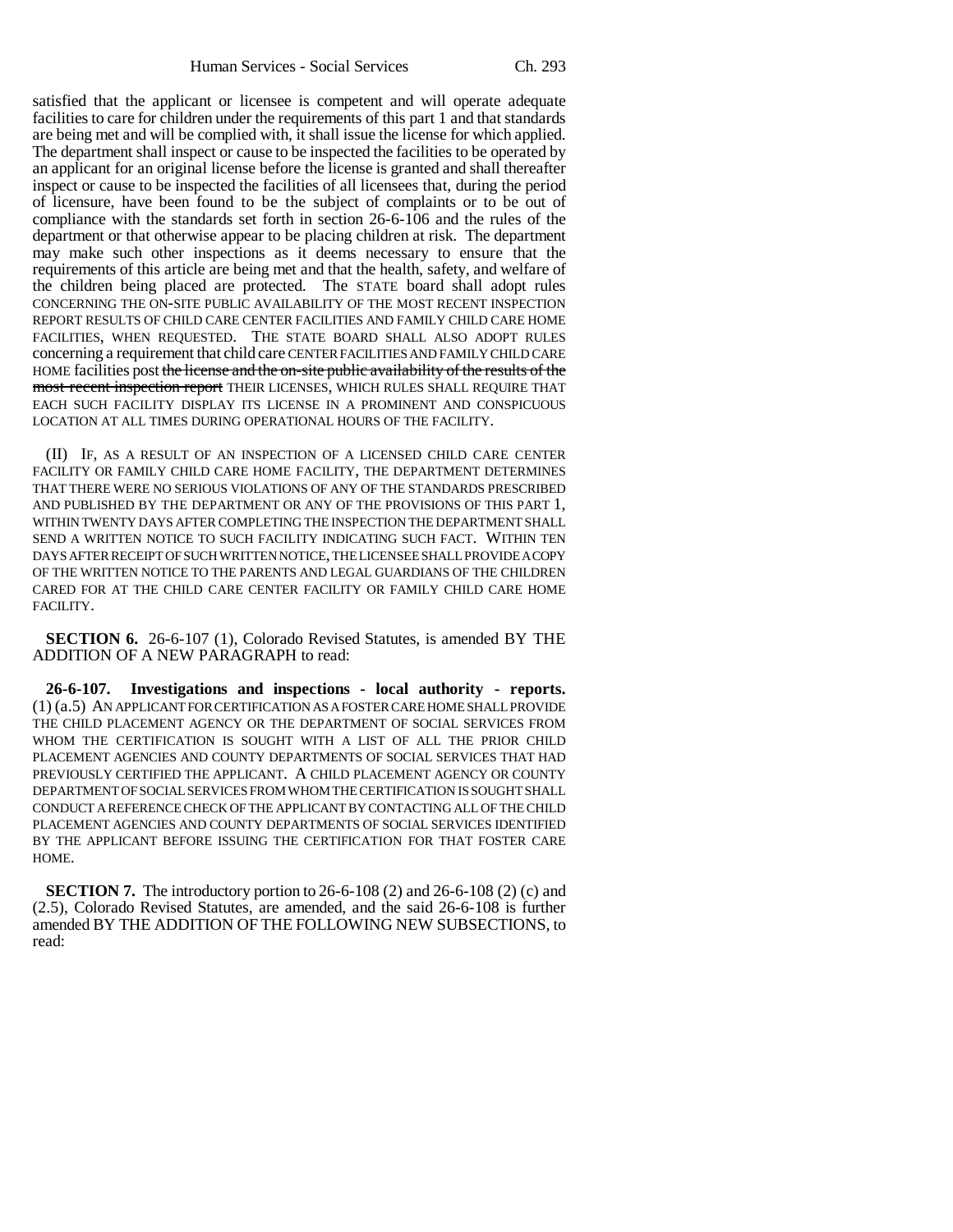**26-6-108. Denial of original license - suspension - revocation - probation refusal to renew license - fines.** (2) The department may deny, suspend, revoke, or make probationary the license of any facility regulated and licensed under this part 1 OR ASSESS A FINE AGAINST THE LICENSEE PURSUANT TO SECTION 26-6-114 should the licensee, person employed by the licensee, or person who resides with the licensee AT THE FACILITY:

(c) Use any controlled substance, as defined in section 12-22-303 (7), C.R.S., or CONSUME any alcoholic beverage to an extent or in a manner that such use impairs his ability to properly care for children DURING THE OPERATING HOURS OF THE FACILITY OR BE UNDER THE INFLUENCE OF A CONTROLLED SUBSTANCE OR ALCOHOLIC BEVERAGE DURING THE OPERATING HOURS OF THE FACILITY; or

(2.5) (a) The department shall deny a license under the circumstances described in section 26-6-104 (7). The department shall revoke a license previously issued if:

(I) The licensee, person employed by the licensee, or person residing with the licensee is thereafter convicted or if it is later discovered that the licensee, person employed by the licensee, or person residing with the licensee had previously been convicted of felony child abuse, as defined in section 18-6-401, C.R.S., or any unlawful sexual offense against a child, as defined in section 18-3-411 (1), C.R.S. OF ANY OF THE CRIMINAL OFFENSES SET FORTH IN SECTION 26-6-104 (7); or

(II) The department has a certified court order from another state indicating that the licensee, person employed by the licensee, or person residing with the licensee is thereafter convicted of, or if it is later discovered that the licensee, person employed by the licensee, or person residing with the licensee had previously been convicted of, felony child abuse or any unlawful sexual offense against a child A CRIMINAL OFFENSE under a law of any other state or of the United States THAT IS SIMILAR TO ANY OF THE CRIMINAL OFFENSES SET FORTH IN SECTION 26-6-104 (7); or

(III) The licensee, person employed by the licensee, or person residing with the licensee has entered into a deferred judgment agreement or a deferred prosecution agreement as to felony child abuse, as defined in section 18-6-401, C.R.S., or any unlawful sexual offense against a child, as defined in section 18-3-411 (1), C.R.S., or if the department has a certified court order from another state indicating such an agreement from another state FOR PURPOSES OF THIS PARAGRAPH (a), "CONVICTED" MEANS A CONVICTION BY A JURY OR BY A COURT AND SHALL ALSO INCLUDE A DEFERRED JUDGMENT AND SENTENCE AGREEMENT, A DEFERRED PROSECUTION AGREEMENT, A DEFERRED ADJUDICATION AGREEMENT, AN ADJUDICATION, AND A PLEA OF GUILTY OR NOLO CONTENDERE.

(b) A certified copy of the judgment of a court of competent jurisdiction of such conviction or deferred judgment AND SENTENCE agreement, or deferred prosecution agreement, DEFERRED ADJUDICATION AGREEMENT, OR A CERTIFIED COURT ORDER FROM ANOTHER STATE INDICATING SUCH AN AGREEMENT FROM ANOTHER STATE shall be prima facie evidence of such conviction or agreement.

(2.7) THE DEPARTMENT MAY ASSESS FINES, PURSUANT TO THE PROVISIONS OF SECTION 26-6-114, AGAINST A LICENSEE OR A PERSON EMPLOYED BY THE LICENSEE WHO WILLFULLY AND DELIBERATELY OR CONSISTENTLY VIOLATES THE STANDARDS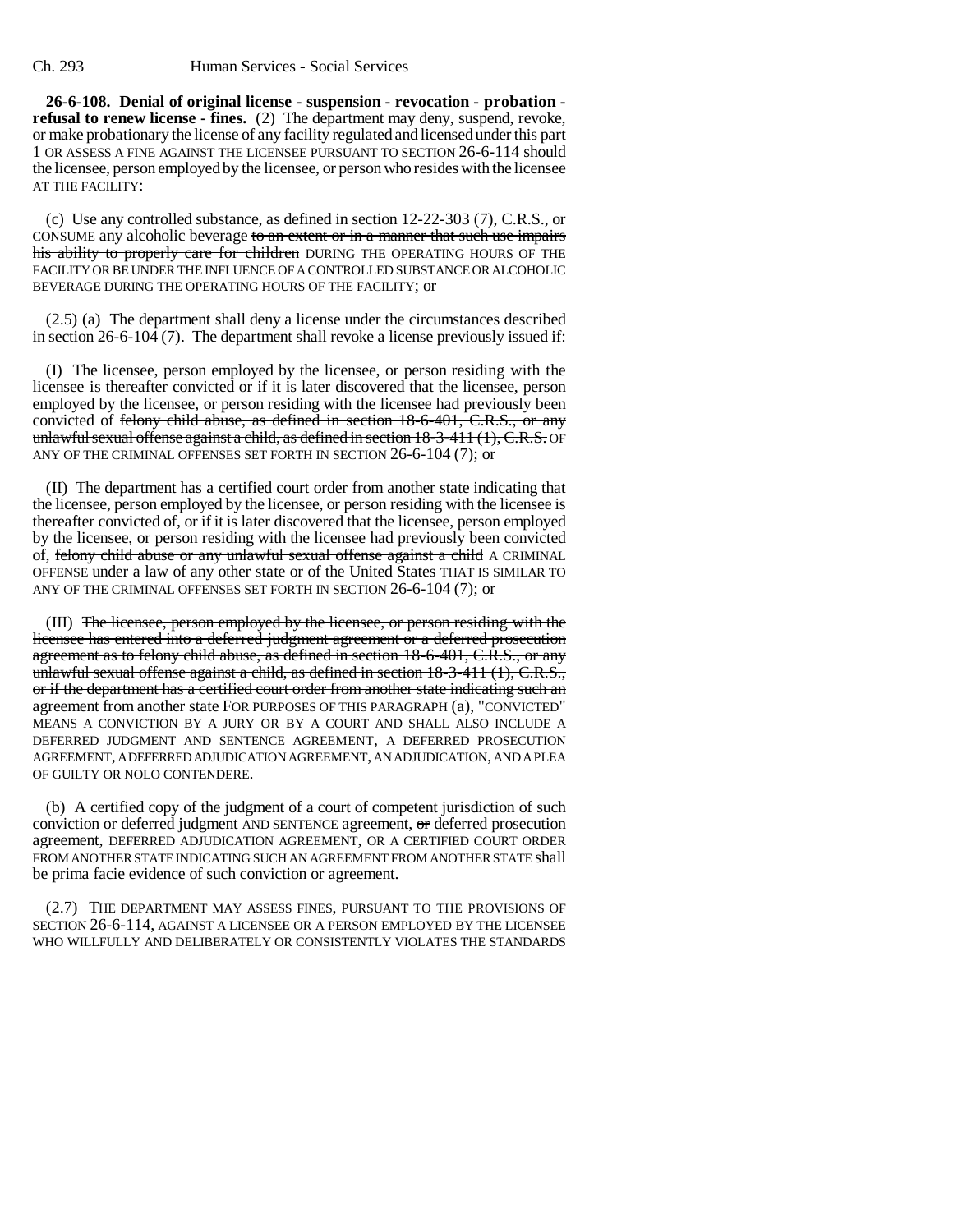PRESCRIBED AND PUBLISHED BY THE DEPARTMENT OR THE PROVISIONS OF THIS PART 1.

(4) THE PROVISIONS OF PARAGRAPH (c) OF SUBSECTION (2) OF THIS SECTION SHALL NOT APPLY TO FOSTER CARE HOMES, UNLESS SUCH USE OR CONSUMPTION IMPAIRS THE LICENSEE'S ABILITY TO PROPERLY CARE FOR CHILDREN.

**SECTION 8.** 26-6-108 (2), Colorado Revised Statutes, is amended BY THE ADDITION OF A NEW PARAGRAPH to read:

**26-6-108. Denial of original license - suspension - revocation - probation refusal to renew license.** (2) The department may deny, suspend, revoke, or make probationary the license of any facility regulated and licensed under this part 1 OR ASSESS A FINE AGAINST THE LICENSEE PURSUANT TO SECTION 26-6-114 should the licensee, person employed by the licensee, or person who resides with the licensee:

(a.5) BE CONVICTED OF THIRD DEGREE ASSAULT, AS DESCRIBED IN SECTION 18-3-204, C.R.S., ANY MISDEMEANOR, THE UNDERLYING FACTUAL BASIS OF WHICH HAS BEEN FOUND BY THE COURT ON THE RECORD TO INCLUDE AN ACT OF DOMESTIC VIOLENCE, AS DEFINED IN SECTION 18-6-800.3, C.R.S., THE VIOLATION OF A RESTRAINING ORDER, AS DESCRIBED IN SECTION 18-6-803.5, C.R.S., ANY MISDEMEANOR OFFENSE OF CHILD ABUSE AS DEFINED IN SECTION 18-6-401, C.R.S., OR ANY MISDEMEANOR OFFENSE IN ANY OTHER STATE, THE ELEMENTS OF WHICH ARE SUBSTANTIALLY SIMILAR TO THE ELEMENTS OF ANY ONE OF THE OFFENSES DESCRIBED IN THIS PARAGRAPH (a.5). FOR PURPOSES OF THIS PARAGRAPH (a.5), "CONVICTED" SHALL HAVE THE SAME MEANING AS SET FORTH IN SECTION 26-6-104 (7) (a) (II).

**SECTION 9.** 26-6-114, Colorado Revised Statutes, is amended BY THE ADDITION OF A NEW SUBSECTION to read:

**26-6-114. Civil penalties - fines - child care cash fund - created.** (5) THE FINES COLLECTED PURSUANT TO THIS SECTION, SECTION 26-6-108 (2) AND (2.7), AND SECTION 26-6-108.5 (1) (c) SHALL BE TRANSMITTED TO THE STATE TREASURER, WHO SHALL CREDIT THE SAME TO THE CHILD CARE CASH FUND, WHICH FUND IS HEREBY CREATED IN THE STATE TREASURY. ALL INTEREST DERIVED FROM THE DEPOSIT AND INVESTMENT OF MONEYS IN THE FUND SHALL BE CREDITED TO THE FUND. AT THE END OF ANY FISCAL YEAR, ALL UNEXPENDED AND UNENCUMBERED MONEYS IN THE FUND SHALL REMAIN THEREIN AND SHALL NOT BE CREDITED OR TRANSFERRED TO THE GENERAL FUND OR ANY OTHER FUND. MONEYS IN THE CHILD CARE CASH FUND ARE HEREBY CONTINUOUSLY APPROPRIATED TO THE DEPARTMENT TO FUND ACTIVITIES RELATED TO THE IMPROVEMENT OF THE QUALITY OF CHILD CARE IN THE STATE OF COLORADO.

**SECTION 10.** Part 1 of article 6 of title 26, Colorado Revised Statutes, is amended BY THE ADDITION OF THE FOLLOWING NEW SECTIONS to read:

**26-6-108.5. Notice of negative licensing action - filing of complaints.** (1) (a) WHEN A CHILD CARE CENTER FACILITY OR FAMILY CHILD CARE HOME FACILITY LICENSED PURSUANT TO THIS PART 1 HAS BEEN NOTIFIED BY THE DEPARTMENT OF A NEGATIVE LICENSING ACTION OR THE IMPOSITION OF A FINE PURSUANT TO SECTION 26-6-108 (2) AND (2.7), IT SHALL, WITHIN TEN DAYS AFTER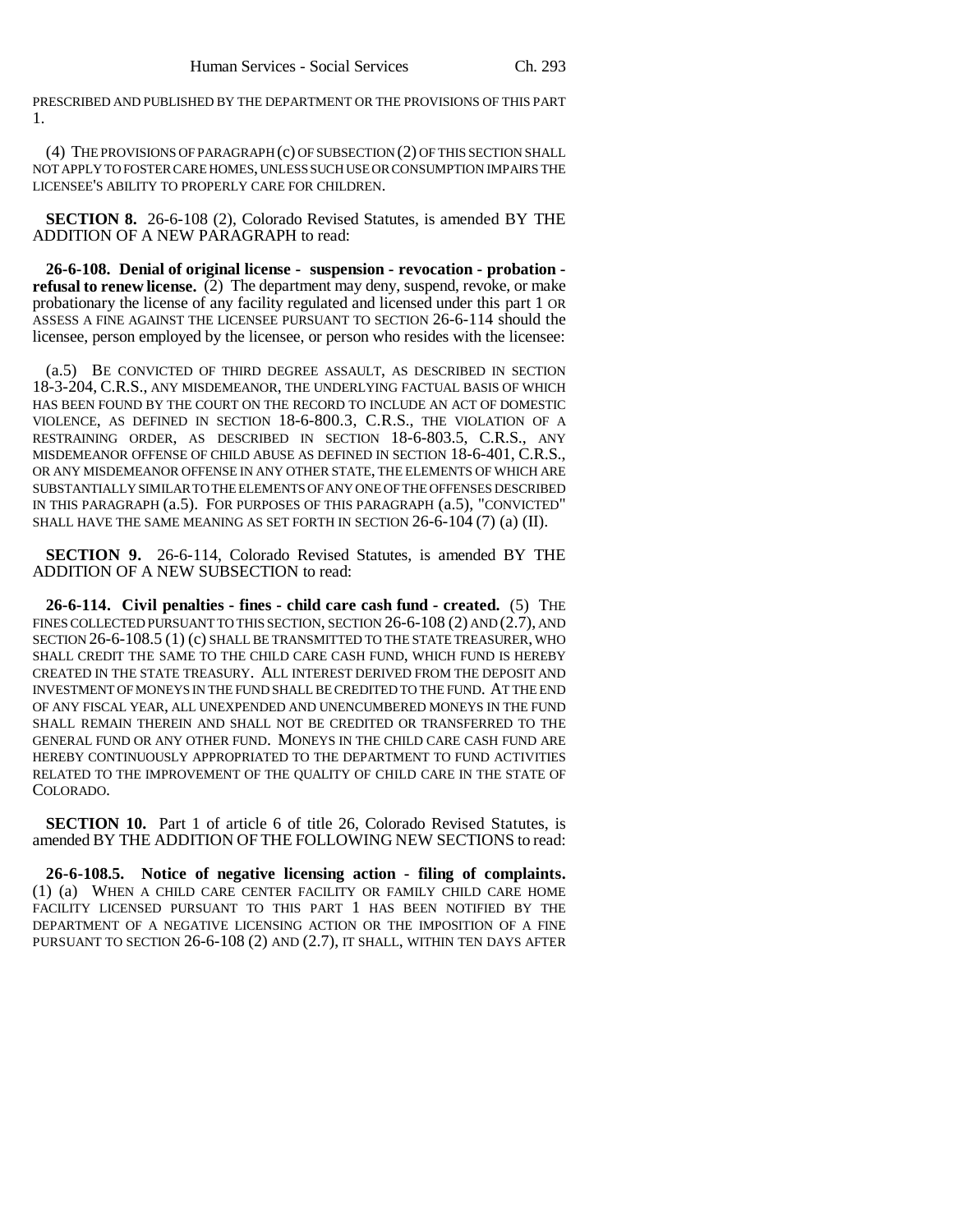RECEIPT OF THE NOTICE, PROVIDE THE DEPARTMENT WITH THE NAMES AND MAILING ADDRESSES OF THE PARENTS OR LEGAL GUARDIANS OF EACH CHILD CARED FOR AT THE CHILD CARE CENTER FACILITY OR FAMILY CHILD CARE HOME FACILITY. THE DEPARTMENT SHALL MAINTAIN THE CONFIDENTIALITY OF THE NAMES AND MAILING ADDRESSES PROVIDED TO IT PURSUANT TO THIS SUBSECTION (1).

(b) WITHIN TWENTY DAYS AFTER RECEIPT OF THE NAMES AND ADDRESSES OF PARENTS AND LEGAL GUARDIANS PURSUANT TO PARAGRAPH (a) OF THIS SUBSECTION (1), THE DEPARTMENT SHALL SEND A WRITTEN NOTICE TO EACH SUCH PARENT OR LEGAL GUARDIAN IDENTIFYING THE NEGATIVE LICENSING ACTION OR THE FINE IMPOSED AND PROVIDING A DESCRIPTION OF THE BASIS FOR THE ACTION AS IT RELATES TO THE IMPACT ON THE HEALTH, SAFETY, AND WELFARE OF THE CHILDREN IN THE CARE OF THE FACILITY. SUCH NOTICE SHALL BE SENT TO THE PARENTS AND LEGAL GUARDIANS BY FIRST-CLASS MAIL.

(c) THE STATE BOARD SHALL PROMULGATE RULES CONCERNING THE ASSESSMENT OF A FINE AGAINST A LICENSEE THAT IS EQUAL TO THE DIRECT AND INDIRECT COSTS ASSOCIATED WITH THE MAILING OF THE NOTICE DESCRIBED IN PARAGRAPH (b) OF THIS SUBSECTION (1) AGAINST THE FACILITY.

(d) NOTHING IN THIS SUBSECTION (1) SHALL BE CONSTRUED TO PRECLUDE THE DEPARTMENT OR A COUNTY DEPARTMENT OF SOCIAL SERVICES FROM NOTIFYING PARENTS OF SERIOUS VIOLATIONS OF ANY OF THE STANDARDS PRESCRIBED AND PUBLISHED BY THE DEPARTMENT OR ANY OF THE PROVISIONS OF THIS PART 1 THAT COULD IMPACT THE HEALTH, SAFETY, OR WELFARE OF A CHILD CARED FOR AT THE FACILITY OR HOME.

(2) THE STATE BOARD SHALL PROMULGATE RULES REQUIRING CHILD CARE CENTER FACILITIES AND FAMILY CHILD CARE HOME FACILITIES TO PROVIDE WRITTEN NOTICE TO THE PARENTS AND LEGAL GUARDIANS OF THE CHILDREN CARED FOR IN SUCH FACILITIES OF THE PROCEDURES BY WHICH TO FILE A COMPLAINT AGAINST THE FACILITY OR AN EMPLOYEE OF THE FACILITY WITH THE DIVISION OF CHILD CARE IN THE DEPARTMENT. SUCH RULES SHALL SPECIFY WHAT INFORMATION THE NOTICE SHALL CONTAIN, BUT SHALL REQUIRE THAT THE NOTICE INCLUDE THE CURRENT MAILING ADDRESS AND TELEPHONE NUMBER OF THE DIVISION OF CHILD CARE IN THE DEPARTMENT.

**26-6-115. Criminal background checks - pilot program.** (1) THROUGH POLICY AND RULE OF THE STATE BOARD, THE DEPARTMENT SHALL DEVELOP A NINE-MONTH PILOT PROGRAM IN THREE COUNTIES OR CITIES AND COUNTIES, AT LEAST ONE OF WHICH SHALL BE AN URBAN COUNTY OR CITY AND COUNTY AND AT LEAST ONE OF WHICH SHALL BE A RURAL COUNTY OR CITY AND COUNTY, FOR THE PURPOSE OF DETERMINING THE MOST THOROUGH, TIMELY, AND AFFORDABLE METHOD BY WHICH TO CONDUCT CRIMINAL BACKGROUND CHECKS OF CHILD CARE FACILITY LICENSE APPLICANTS, PERSONS EMPLOYED BY LICENSEES, AND ADULTS RESIDING IN FAMILY CHILD CARE HOMES. THE PILOT PROGRAM SHALL ALSO ADDRESS CHILD CARE PROVIDERS THAT ARE LEGALLY EXEMPT FROM LICENSURE REQUIREMENTS. THE PILOT PROGRAM SHALL INCLUDE, BUT SHALL NOT BE LIMITED TO, THE FOLLOWING FEATURES:

(a) CONTINUED FINGERPRINT CHECK REQUIREMENTS THROUGH THE COLORADO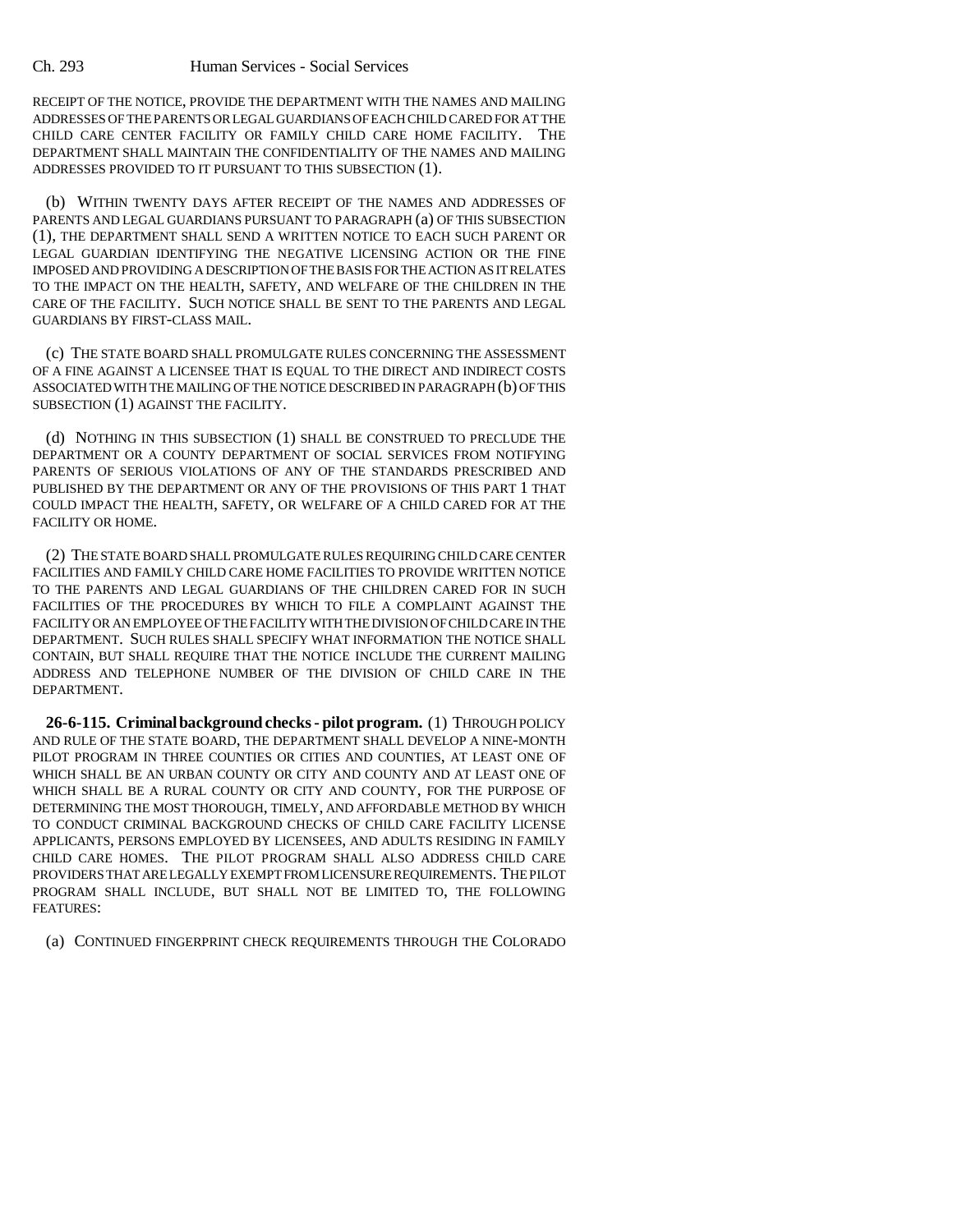BUREAU OF INVESTIGATION (CBI) FOR ALL CHILD CARE FACILITIES;

(b) A COMPARISON SEARCH ON THE ICON SYSTEM AT THE STATE JUDICIAL DEPARTMENT WITH NAME AND DATE OF BIRTH INFORMATION AND ANY OTHER AVAILABLE SOURCE OF CRIMINAL HISTORY INFORMATION THAT THE STATE DEPARTMENT DETERMINES IS APPROPRIATE FOR EACH CIRCUMSTANCE IN WHICH THE CBI FINGERPRINT CHECK CONFIRMS A CRIMINAL HISTORY, IN ORDER TO DETERMINE THE CRIME OR CRIMES FOR WHICH THE PERSON WAS ARRESTED OR CONVICTED AND THE DISPOSITION THEREOF;

(c) A SEARCH ON THE ICON SYSTEM AT THE STATE JUDICIAL DEPARTMENT WITH NAME AND DATE OF BIRTH INFORMATION AND ANY OTHER AVAILABLE SOURCE OF CRIMINAL HISTORY INFORMATION THAT THE STATE DEPARTMENT DETERMINES IS APPROPRIATE FOR EACH CIRCUMSTANCE IN WHICH THE CBI FINGERPRINT CHECK DOES NOT CONFIRM A CRIMINAL HISTORY, THE PURPOSE OF WHICH WILL BE TO DETERMINE WHETHER THE ICON DATABASE CONTAINS INFORMATION THAT IS NOT AVAILABLE THROUGH THE CBI; AND

(d) AS PART OF THE COMPARISON OF THE ICON DATABASE AND ANY OTHER CRIMINAL HISTORY INFORMATION SOURCE THAT THE STATE DEPARTMENT DETERMINES IS APPROPRIATE AS DESCRIBED IN PARAGRAPH (b) OF THIS SUBSECTION (1), AN ANALYSIS OF THE LEVEL AND TYPE OF CRIMES IDENTIFIED THROUGH SUCH SYSTEMS;

(e) AN ANALYSIS OF THE ADDED COST-BENEFIT OF CONDUCTING ICON OR OTHER SUCH CRIMINAL HISTORY INFORMATION CHECKS DETERMINED APPROPRIATE BY THE STATE DEPARTMENT IN ADDITION TO THE CBI CHECK.

(2) WITHIN EXISTING APPROPRIATIONS, THE DEPARTMENT MAY CONTRACT WITH ANY PUBLIC OR PRIVATE ENTITY IN ORDER TO CONDUCT THE PILOT PROJECT DESCRIBED IN THIS SECTION AND THROUGH WHICH TO ANALYZE THE VALIDITY, ACCURACY, THOROUGHNESS, AND TIMELINESS OF THE DIFFERENT CRIMINAL HISTORY INFORMATION SOURCES.

(3) THE DEPARTMENT SHALL REPORT ITS FINDINGS, CONCLUSIONS, AND RECOMMENDATIONS CONCERNING THE MOST THOROUGH, TIMELY, AND COST-EFFICIENT MEANS OF CONDUCTING CRIMINAL BACKGROUND CHECKS TO THE MEMBERS OF THE HEALTH, ENVIRONMENT, WELFARE, AND INSTITUTIONS COMMITTEES OF THE SENATE AND THE HOUSE OF REPRESENTATIVES NO LATER THAN AUGUST 1, 2000.

(4) IT IS THE INTENT OF THE GENERAL ASSEMBLY THAT ANY COSTS ASSOCIATED WITH THE PILOT PROGRAM TO BE ESTABLISHED PURSUANT TO THIS SECTION SHALL BE PAID FOR FROM THE CHILD CARE DEVELOPMENT FUNDS.

**SECTION 11.** 19-3-313 (5.5) (a) and (5.5) (b) (I), Colorado Revised Statutes, are amended, and the said 19-3-313 (5.5) (b) is further amended BY THE ADDITION OF A NEW SUBPARAGRAPH, to read:

**19-3-313. Central registry - repeal.** (5.5) (a) Except as provided in paragraph (c) of this subsection (5.5), effective April 1, 1997, the director of the central registry shall send a written notice to each subject whose name the director receives for